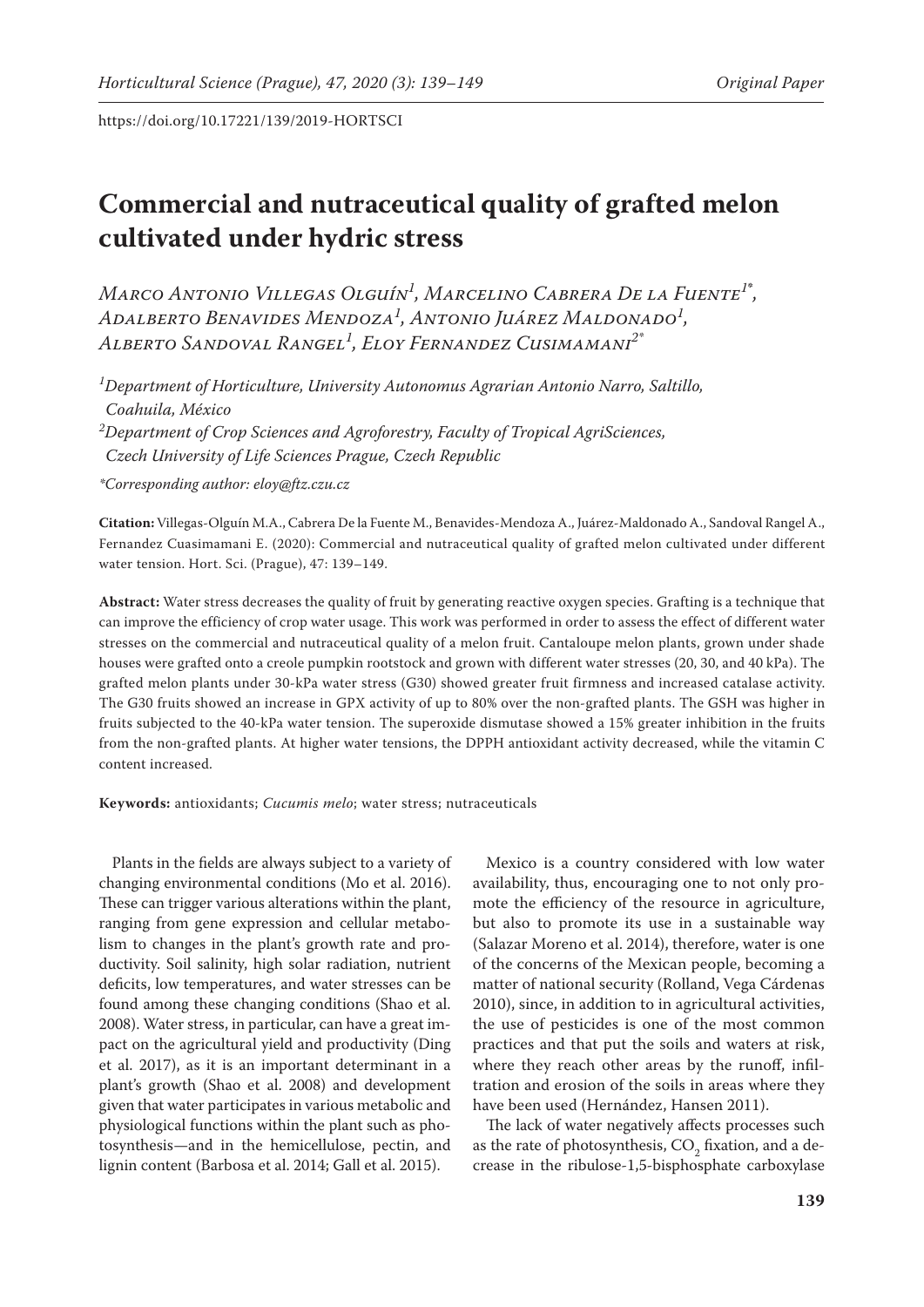activity leading to decreased cellular energy and increased production of reactive oxygen species (ROS). Plants counteract these ROS with diverse defence mechanisms including the production and subsequent activity of enzymatic and non-enzymatic antioxidants (Asada 2006), such as superoxide dismutase (SOD), peroxidases (POD), catalase (CAT), and ascorbate peroxidase (APX), among others (Wang et al. 2009), as well as betaine and proline compounds (Barzegar et al. 2017). These antioxidant compounds keep the concentration of ROS at low levels by reacting with the different active forms of oxygen, thanks to their ability to donate electrons (Gill, Tuteja 2010). The increased catalase, ascorbate peroxidase, and guaiacol peroxidase activity and malondialdehyde content have been seen in watermelons (*Citrullus lanatus* Thunb) cultivated under conditions of water stress (Yoosefzadeh Najafabadi et al. 2018). Other works have also shown that catalase activity and proline concentration increase in plants grown in water-scarce conditions, compared to those in which water is readily available (Barzegar et al. 2017). In recent years, the amount of nutraceutical compounds has been found to increase under conditions of controlled stress during the development stage of a crop (Vargas-Hernandez et al. 2017). Regulated deficit irrigation has also been seen to improve the quality of fruit in greenhouse crops by carefully supplying the appropriate amount of water (Yang et al. 2017). One report saw the fruit's vitamin C content increase by 55% over values obtained from field-grown fruits (Wang et al. 2017).

There have been some alternative, agricultural techniques developed for more efficient water management in crops. One such technique is grafting, a technique where the root system of a plant known to have resistance to some biotic or abiotic stress is used as a rootstock, while the aerial part of a commercial crop comprises the scion. Species of the *Cucurbitaceae* family are widely used as rootstocks for this technique (Gaion et al. 2018), as they favour root development and a subsequent increase in the crop productivity due to their efficiency and effectiveness in absorbing water and nutrients (Soteriou et al. 2017). A greater tolerance to abiotic stress, as well as the greater commercial and nutraceutical quality of the fruit (Mudge et al. 2009), are other benefit of using this technique, thanks to the increased adaptability of the plants under stress conditions. The translocation of molecules transmitted through the phloem (including proteins and nucleic

acids) has also been documented in grafted plants (Turnbull 2010). Sánchez et al. (Sánchez et al. 2016) reported that grafted tomato fruits exhibited a lower ROS generation accompanied by an increased catalase and superoxide dismutase activity, thus leading to an increase in the nutraceutical value. That finding falls in line with the importance (Rouphael et al. 2010) of the attributes in the search for rootstocks that improve fruit quality.

Melon cultivation is of great economic importance in Mexico. Its production occurs predominantly under open field conditions that leave it susceptible to water stress. The Lagunera region is one of the main melon producing areas (Ramírez et al. 2015) even though the edaphoclimatic characteristics of this area lead to adverse effects caused by water stress in plants, affecting the yield of the crop and the nutritional value of the fruit (Zeinalipour et al. 2017). Reductions in the parameters, such as fruit firmness, total soluble solids, and titratable acid (Barzegar et al. 2017) are caused by the morphological changes, such as the root length reduction (Yoosefzadeh Najafabadi et al. 2018), which leads to a concomitant reduction in the water and nutrient uptake (Gaytan Mascorro, Chew Madinaveitia 2014). An increase in the antioxidant defence, that is to say, the presence and activity of antioxidant enzymes in the plant stem and root accompanies these effects (Wang et al. 2009). Given all of the above, the purpose of the present work is to assess the effect of water stress on the commercial and nutraceutical quality of grafted melon cultivation.

## **MATERIALS AND METHODS**

**Location of experiment.** This research was carried out under shade house conditions (30%) within the facilities of the Antonio Narro Autonomous Agrarian University, Coahuila de Zaragoza, Mexico between February to September 2017. The average temperature ranged from a minimum of 15 °C to a maximum of 28 °C, with an average relative humidity of 53% and photosynthetically active radiation ranging between  $204.5$  and  $624.3$   $\mu$ mol/m<sup>2</sup>·s between May to September 2017. The experiment was undertaken in a crop cycle for one year.

**Plant material, growth and grafting conditions.** Cantaloupe var. E25F.001 F1 (EnzaZaden) melon seedlings were used for the scions, while the rootstock used was the creole pumpkin *Cucurbita maxima* Ferro R2 (RijkZwaan). The creole pumpkin seeds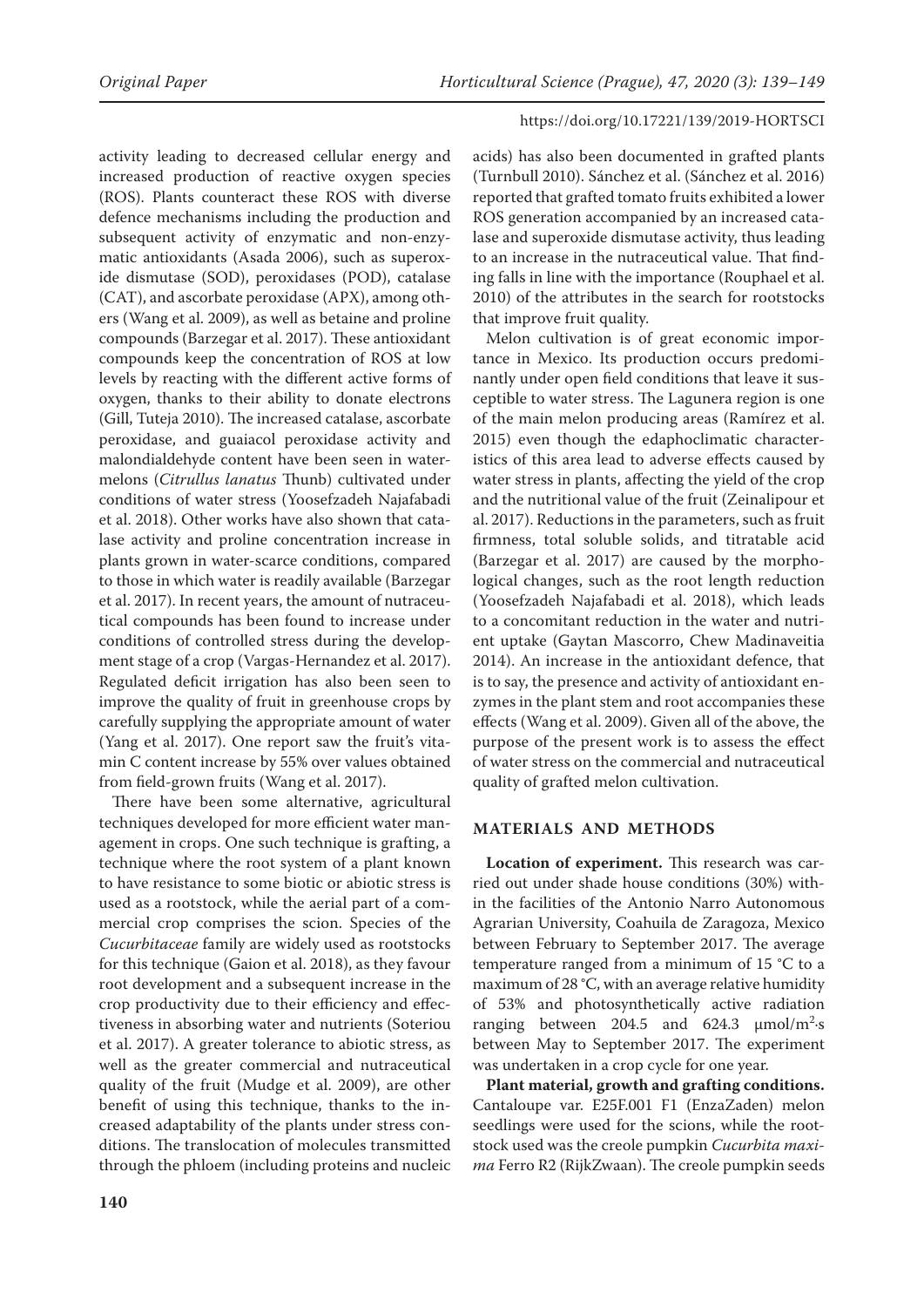| Table 1. The physico-chemical properties of the soil and |  |  |
|----------------------------------------------------------|--|--|
| water used in the experiment                             |  |  |

| Variables        | Water          | Minerals |  |
|------------------|----------------|----------|--|
| <b>MO</b>        |                | 1.22     |  |
| pH               | 7.94           | 8.09     |  |
| EC               | 0.97           |          |  |
| $N-NO_3^-$       | 3.92           | 54.2     |  |
| P-Olsen          |                | 21.7     |  |
| K                | 2.73           | 898      |  |
| Ca               | 77.6           | 5 3 8 7  |  |
| Mg               | 22.3           | 477      |  |
| $Na+$            | 90.9           | 314      |  |
| $S-SO4$          | 94.1           | 12.7     |  |
| HCO <sub>3</sub> | 309            | 17.10    |  |
| CO <sub>3</sub>  | $\overline{0}$ |          |  |
| Cl               | 87.5           |          |  |
| Zn               | 0.0025         | 0.56     |  |
| Mn               | 0.0007         | 7.16     |  |
| Cu               | 0.0033         | 0.91     |  |
| B                | 0.51           | 1.55     |  |
| Fe               | 0.0059         | 5.26     |  |

MO – organic matter content (%); EC – electrical conductivity (dS/m); minerals expressed in ppm

were sown in a 60-cell polystyrene tray filled with Sunshine® Blend #3 peat moss. Seven days after the pumpkin seed sowing, the melon seeds were similarly sown. The planting of the variety and rootstock was conducted in a house with a 30% shadecloth.

The graft was carried out 12 days after transplanting when the seedlings had reached a stem diameter of 5 mm in the greenhouse conditions. The technique of the grafting approach can be found in (Oda 1995). The grafted seedlings were kept in greenhouse conditions with constant water misting to prevent tissue dehydration. Ten days after the grafting was carried out, the seedlings were transplanted to black, 12 L polyethylene containers containing loamy-sandy-clay soil (Table 1) with a saturation point of 48.40%, a field capacity of 25.80%, a withering point of 15.40%, and apparent density of 1.04  $g/cm<sup>3</sup>$ obtained from EjidoPetronilas, a melon-producing open field area. The soil was saturated with 3.2 L of water, previously characterised (Table 1), during the 24 hours before transplantation.

Irrigation following the transplant was planned according to the water tension readings from the tensiometers placed in three containers. After 24 hours, it was noted that 1 L of water reduced the water

tension in the soil by 50 kPa. Based on this figure, the water supply per container required to achieve three different water stresses (20, 30 and 40 kPa) was calculated. The plants were fertilised with a Steiner nutrient solution (Steiner 1961) according to the phenological stage while also maintaining the soil water tensions indicated above.

**Treatments.** The grafting state (grafted or nongrafted) and the three different water tensions (20, 30, and 40 kPa) were the experimental factors considered. The treatments consisted of a combination of grafted and non-grafted melon plants grown under different water stresses for a total of six treatments.

**Quantification of commercial quality.** The commercial quality was determined in the fruits obtained 125 days after grafting. The firmness of the fruit was determined with a penetrometer (Wagner Force Dual FDK 160). Briefly, the epicarp was removed, and then the fruit pulp was penetrated. Readings were taken in  $lb \times 2$  ozf. The quantification of the fruit's total soluble solids was performed with the help of a refractometer (Hanna, model HI 96801) by placing a drop of the pulp juice on the reader and taking readings, with units expressed in °Brix.

**Quantification of nutraceutical quality.** At 125 days after grafting, the fruit was harvested (once the net had formed and the apical part of the fruit demonstrated a slight softening) and frozen at 4 °C to halt respiration. The mesocarp was then selected and stored at  $-86$  °C in an ultra-freezer (VIP<sup>®</sup> Series SANYO) for 30–45 minutes. Finally, the tissue was lyophilised for 24 hours in a freezedryer (FreeZone 2.5 Liter Benchtop Freeze Dry System, Labconco).

**Biomolecule extraction.** The freeze-dried tissue was powdered, and 200 mg of the sample was placed in an Eppendorf tube along with 20 mg of polyvinylpyrrolidone (PVP) (Sigma-Aldrich). Subsequently, a 1.5 mL phosphate buffer 0.1 M (pH 7.0–7.2) was added. The sample was sonicated (Ultrasonic Cleaner Branson 1510) for 5 minutes and then centrifuged (Microcentrifuge Refrigerated Labnet Prism™ R) at 12 500 revolutions per minute (rpm) for 10 min at 4 °C. The supernatant was decanted and filtered through a 0.45 µm pore size PVDF (polyvinyl difluoride) syringe filters (Ramos et al. 2010). The filtered residue was diluted in a 1 : 15 ratio with the phosphate buffer and stored in Eppendorf tubes at –86 °C.

**Total proteins.** For the quantification of the total proteins, 1 mL of the Bradford protein reagent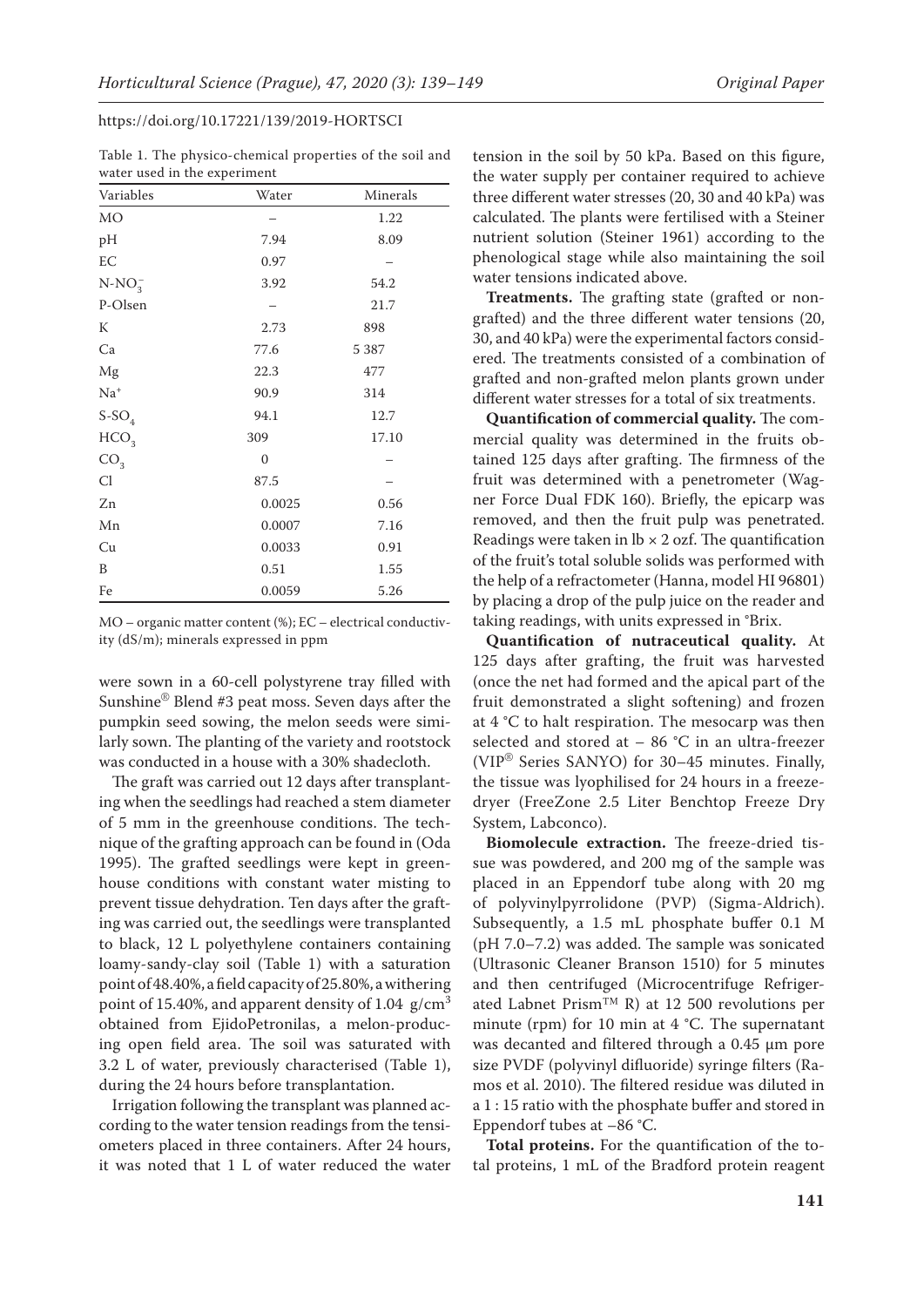(Coomassie Brilliant Blue G-250) was added to 100 µL of the biomolecule extract, mixed, and left to react for 2 minutes. Afterward, the absorbance at 595 nm was read with a spectrophotometer, the total proteins were determined by plotting the absorbances along the Bovine serum albumin calibration curve. The total protein was expressed in mg/g dry weight (Bradford 1976).

**Catalase activity, CAT (EQ 1.11.1.6).** Two reaction times, time  $0$  (T0) and time 1 (T1), were measured for the catalase activity determination. The blank reaction mixture consisted of 0.1 mL of the biomolecule extract, 1 mL of the phosphate buffer (pH 7.2), and 0.4 mL of  $H_2SO_4$  (5%). The mixture for T0 was prepared by adding 0.1 mL of the biomolecule extract to 1 mL of  $H_2O_2$  100 mM, and immediately after, 0.5 mL of  $H_2SO_4$  (5%). The T1 reaction mixture was prepared in the same way except that the 0.5 mL of  $H_2SO_4(5\%)$  was applied after 1 min of reaction between the biomolecule extract and the  $H_2O_2$ . The reaction was carried out at 20 °C with constant agitation. Finally, the consumption of  $H_2O_2$  at 270 nm was measured in a spectrophotometer (Thermo Scientific Genesys 10S UV-Vis). The enzymatic activity was determined by plotting the absorbances along the  $H_2O_2$  calibration curve. The catalase activity was expressed in mM of  $H_2O_2/g$  min (Cansev et al. 2011).

**Glutathione peroxidase, GPX (EQ, 1.11.1.9).** The determination of the GPX activity was performed using the method established by Xue et al. (Xue et al. 2001) with  $H_2O_2$  as the substrate. A mixture of 0.2 mL of the biomolecule extract plus 0.4 mL of the reduced glutathione (0.1 M) and 0.2 mL of  $\text{Na}_2\text{HPO}_4$ (0.06 M) was placed in a test tube. This mixture was pre-heated in a water bath (IKA<sup>®</sup> HB 10 basic) at 25 ºC for 5 minutes. Subsequently, the catalytic reaction was initiated by adding  $0.2 \text{ mL of } H_2O_2 1.3 \text{ mM.}$ After 10 min, 1 mL of 1% trichloroacetic acid was added to stop the reaction. This reaction mixture was put in an ice bath for 30 min, then centrifuged at 3 000 rpm for 10 minutes. Afterward, 0.48 mL of the supernatant was taken and placed in a test tube, where 2.2 mL of  $\text{Na}_2\text{HPO}_4$  (0.32 M) and 0.32 mL of 1 mM 5,5'-dithiobis-(2-nitrobenzoic acid) dye (DTNB) solution were added. Readings were taken with a UV-VIS spectrophotometer at 412 nm. The GPX enzymatic activity was determined by plotting the absorbance along a reduced glutathione calibration curve. The units of the activity were expressed in mM glutathione (g/min).

**Reduced glutathione (GSH).** The activity of glutathione was determined using the technique of Xue et al. (Xue et al. 2001). Briefly, 480 µL of the biomolecule extract and 2.2 mL of  $\text{Na}_2\text{HPO}_4$  0.32 M were placed in a test tube, shaken, 320 µL of 1mM DTNB was added, and the mixture was shaken again. Readings were taken with a UV-VIS spectrophotometer at 412 nm. The GSH enzymatic activity was determined by plotting the absorbance along the calibration curve of the reduced glutathione.

**Superoxide dismutase, SOD (EQ 1.15.1.1).** The superoxide dismutase activity was determined using a SOD Assay Kit (Sigma-Aldrich® 19160) using a 96-well microplate and read on an ELISA (enzymelinked immunosorbent assay) plate reader (BioTek ELx808) at 450 nm. The SOD activity was expressed as the % inhibition rate, derived from the equation described in the commercial kit.

**DPPH (2,2-Diphenyl-1-picrylhydrazyl).** The DPPH activity was determined using the commercial Antioxidant Assay Kit (Sigma-Aldrich® CS0790) and read on an ELISA plate reader (BioTek Elx808) at 405 nm. The antioxidant activity was determined by plotting the absorbances along a Trolox concentration standard curve and expressed as the DPPH antioxidant capacity (mMTrolox EQ 100 /g dry weight).

**Vitamin C.** Twenty grams of the sample were weighed out and placed in a mortar, where 10 mL of 2% HCl was added, and the sample was carefully ground to a homogeneous consistency. Afterward, 100 mL of distilled water was added. The sample was homogenised and then filtered through gauze. Three 10 mL aliquots of the filtrate were taken and titrated with Thielman's reagent. The vitamin C content was determined from the volume of the reagent spent. The resulting values were expressed in mg 100/g fresh weight (AOC 1995).

**Experimental design.** The treatments were evaluated according to a  $2 \times 3$  factorial array and set up in a completely randomised block design. The first factor consisted of the grafted or non-grafted plants (G, NG), while the second factor considered the different water stresses (20, 30, and 40). Ten repetitions were used per treatment; the experimental unit consisted of one plant per container.

**Statistical analysis.** The data obtained from the fruit production and enzymatic activity were analysed using a one-way ANOVA (analysis of variance) and a comparison of means using Fisher's Least Significant Difference test (LSD,  $P \le 0.05$ ) with the InfoStat software (Ver. 2017).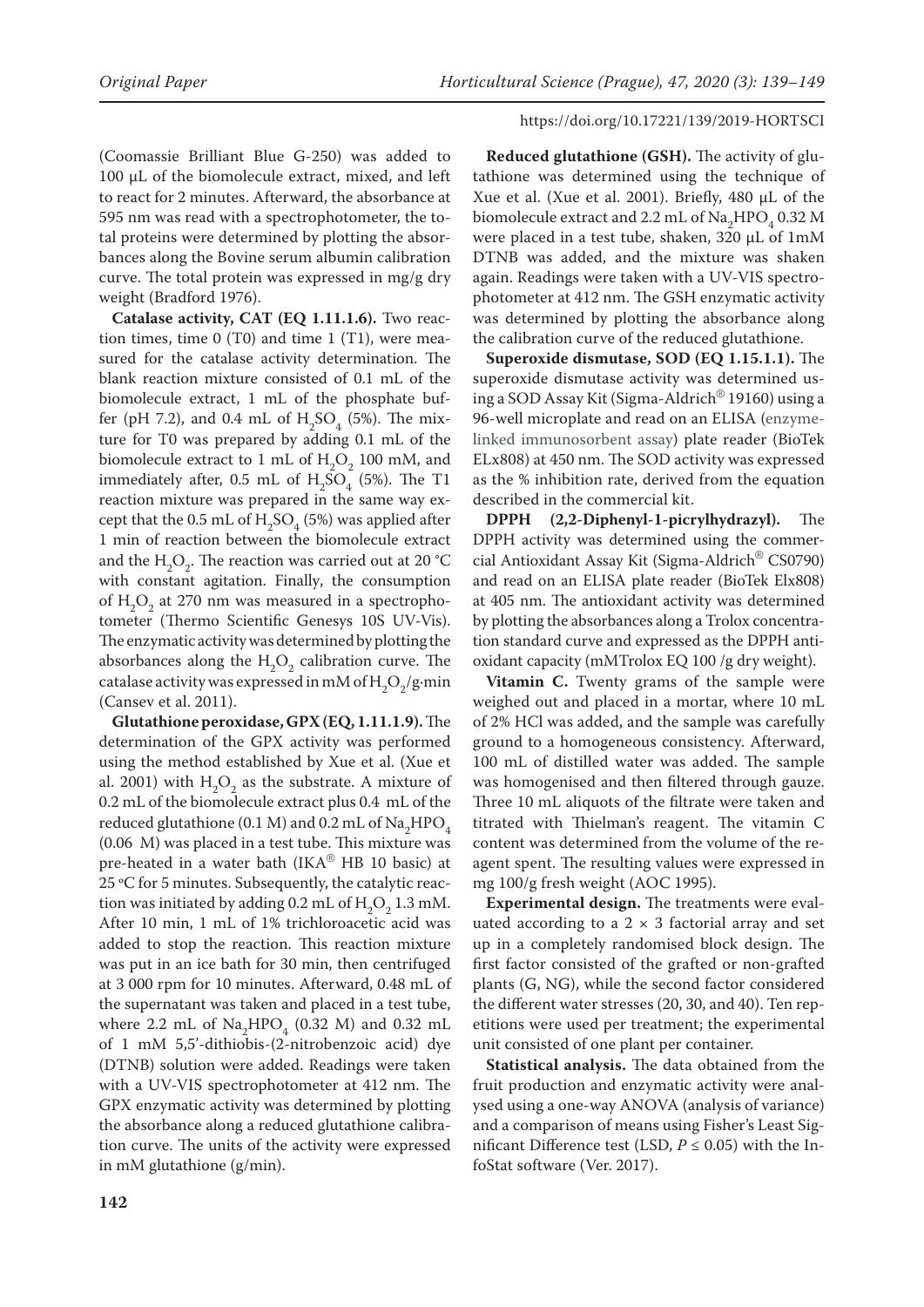## **RESULTS AND DISCUSSION**

The use of a rootstock is a technique that can help improve the water usage since the root system of the rootstock has a better and more vigorous development, is more efficient in its water use, and is more tolerant to water stresses (Kumar et al. 2017; Pradhan et al. 2017).

**Commercial quality.** Of the commercially important parameters considered, only the fruit firmness showed any statistical differences ( $P \leq 0.05$ ) between the factors (Figure 1) and within the interactions (Table 2). Greater firmness was obtained in the fruits from the plants cultivated under 20 kPa water stress, while at higher tension (40 kPa), the firmness decreased by about 21%. The G30 interaction showed greater fruit firmness compared to the other grafted plants (G20 and G40) and exceeded the values recorded for the non-grafted plants at 30 and 40 kPa water tensions (NG30, NG40).

According to Sensoy et al. (Sensoy et al. 2007) and Barzegar et al. (Barzegar et al. 2017), the yields and commercial quality of melon fruit grown under open field conditions are tightly related to the irrigation regimes as well as the genotypes used. The results observed in Table 2 suggest that the different water stresses to which the melon plants (grafted and not grafted) were subjected did not significantly affect the content of the soluble solids, which are mainly the sugars in the fruit pulp. The high °Brix values recorded are above the USDA grade standards for the melon, where 9 °Brix is considered "good internal quality" and 11 °Brix as "very good internal quality" (USDA 2008). These high values can lead to a longer shelf life as the sugars

Table 2. Comparison of the commercial, qualitative variables of the melon fruit obtained by grafting and cultivated under the different water stresses

|                                                                            | Treatments       | <b>Firmness</b><br>$(lb \times 2 \text{ ozf})$ | <b>TSS</b><br>$(^{\circ}Brix)$ |
|----------------------------------------------------------------------------|------------------|------------------------------------------------|--------------------------------|
|                                                                            | G20              | 13.25 <sup>c</sup>                             | 14.53a                         |
| Interactions<br>between graft-<br>ing factor and<br>hidric stress<br>(kPa) | G <sub>30</sub>  | $21.33^a$                                      | 14.60 <sup>a</sup>             |
|                                                                            | G40              | $13.73^{\circ}$                                | $15.83^{\circ}$                |
|                                                                            | NG <sub>20</sub> | 19.38 <sup>ab</sup>                            | $14.65^{\circ}$                |
|                                                                            | NG30             | $15.45^{bc}$                                   | $14.73^a$                      |
|                                                                            | NG40             | 15.08 <sup>c</sup>                             | $15.33^{a}$                    |
| Coefficient<br>of variation                                                |                  | 17.25                                          | 7.36                           |

† The means with different letters are significantly different (LSD,  $\alpha \leq 0.05$ 

stored in the fruit can be used during the respiration process.

Since fruit firmness is directly related to the calcium pectate in the cell wall (Salisbur, Ross 1994), the reduction of this parameter in the fruits obtained from plants grown at 40 kPa may be due to a reduction in the absorption and transfer of the calcium caused by the low water supply in the soil. The increase in the firmness of the fruits from the grafted plants cultivated at 30 kPa water tension may be related to the fact that the *Cucurbita* rootstock probably develops a root system than those of the nongrafted plants, leading to an improvement in the calcium absorption under conditions of high water tension, *i.e.*, a more efficient water and nutrient uptake (Kyriacou et al. 2017, 2018; Pradhan et al. 2017). In accordance with (Liu et al. 2010), the total soluble solids and fruit firmness are extensively subject to



Figure 1. The effect of grafting (A) and water tension (B) on the melon fruit firmness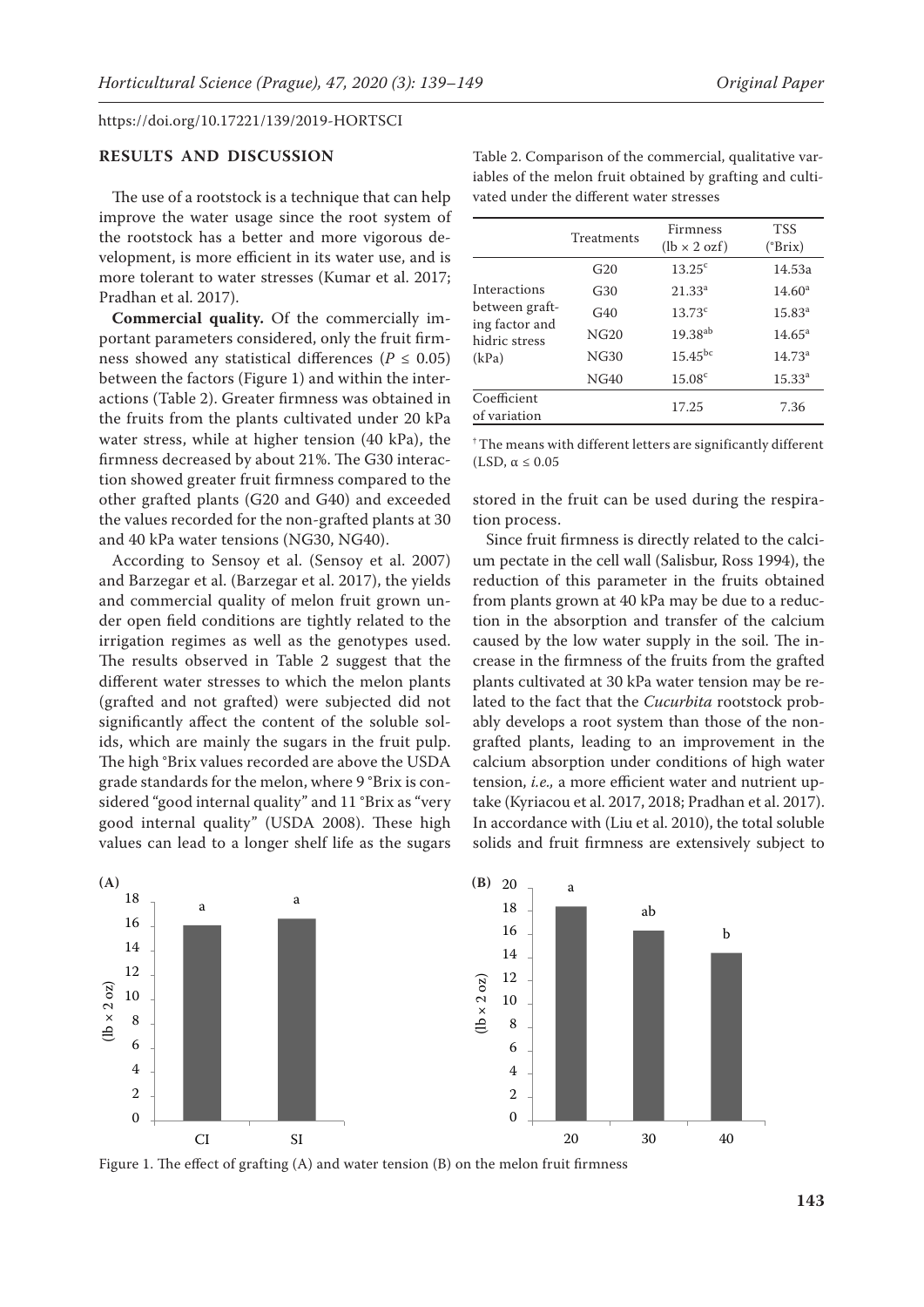

Figure 2. The effect of grafting (A) and water tension (B) on the catalase enzymatic activity

the rootstock interaction, so an optimal scion-root- so that the graft factor did not pro stock combination is of utmost importance.

**Nutraceutical quality.** The results of the enzymatic and antioxidant activity assays are shown in Table 3. Statistical differences ( $P \le 0.05$ ) were observed for at least one factor and between the interactions for all the variables. Water deficit stress in plants induces the generation and accumulation of ROS, mainly  $H_2O_2$  and  $O_2^-$ , in different cellular compartments causing lipid peroxidation of the membranes and cellular damage. Plants developed a series of chemical responses to combat oxidative damage, such as the generation of enzymatic and non-enzymatic antioxidants to dissipate and control 1 excess ROS (Yoosefzadeh Najafabadi et al. 2018).

The enzymatic activity of CAT showed significant differences in response to the water stress factor,

so that the graft factor did not prominently figure (Figure 2). The CAT enzyme activity in the grafted plants subjected to the water stress also showed significant differences. The fruit from the grafted melon plants cultivated under a tension of 20 and 30 kPa demonstrated CAT activity increases of 87 and 120%, respectively, compared to those from the non-grafted plants at 40 kPa water tension.

Catalase eliminates  $H_2O_2$  by catalysing it to  $H_2O$ and  $O_{2}$ , primarily in the mitochondria (Zhang et al. 2010), so its activity plays an important role in drought tolerance in melons by keeping the  $H_2O_2$ levels low, which inhibits the production of free radicals, and prevents lipid peroxidation of the membrane (Barzegar et al. 2017). The results of this paper suggest that the increased CAT activity in the fruit of the melon plants (both grafted and non-

|                                                                   | Treatment   | TP                 | <b>CAT</b>        | <b>GPX</b>        | <b>GHS</b>         | SOD                | CAOX              | VIT C              |
|-------------------------------------------------------------------|-------------|--------------------|-------------------|-------------------|--------------------|--------------------|-------------------|--------------------|
| Interactions between<br>graftingfactor and<br>hydric stress (kPa) | G20         | $9.00^{d}$         | 0.71 <sup>b</sup> | 1.28 <sup>c</sup> | $2.12^{bc}$        | 79.95 <sup>b</sup> | 8.62 <sup>a</sup> | 10.19 <sup>d</sup> |
|                                                                   | G30         | $7.73^e$           | 1.49 <sup>a</sup> | $2.05^{\rm a}$    | 1.30 <sup>d</sup>  | 79.11 <sup>b</sup> | 8.49 <sup>c</sup> | 26.01 <sup>a</sup> |
|                                                                   | G40         | 16.22 <sup>a</sup> | 1.56 <sup>a</sup> | 2.11 <sup>a</sup> | 3.27 <sup>a</sup>  | 81.41 <sup>b</sup> | 8.62 <sup>a</sup> | $21.48^{b}$        |
|                                                                   | <b>NG20</b> | 12.82 <sup>c</sup> | 0.93 <sup>b</sup> | 0.72 <sup>d</sup> | 3.01 <sup>a</sup>  | 92.81 <sup>a</sup> | 8.64 <sup>a</sup> | 17.08 <sup>c</sup> |
|                                                                   | <b>NG30</b> | 14.36 <sup>b</sup> | 1.56 <sup>a</sup> | 1.11 <sup>c</sup> | $2.24^{b}$         | 87.82 <sup>a</sup> | $8.56^{b}$        | 19.04 <sup>c</sup> |
|                                                                   | NG40        | $15.10^{ab}$       | $0.78^{b}$        | $1.48^{b}$        | 1.61 <sup>cd</sup> | $93.35^{\circ}$    | 8.48 <sup>c</sup> | $22.43^{b}$        |
| Coefficient of variation                                          |             | 6.28               | 23.34             | 8.29              | 17.51              | 4.53               | 0.30              | 6.96               |

Table 3. Comparison of the mean nutraceutical variables evaluated in the melon obtained by grafting and cultivated under the different water stresses.

<sup>†</sup> The means with different letters are significantly different (LSD,  $\alpha \le 0.05$ ); TP – total proteins, CAT – catalase (mM of H<sub>2</sub>O<sub>2</sub>/g·min); GPX – glutathione peroxidase (mM of GSH reduced EQ/g·min); GHS – reduced glutathione (mM EQ of GSH reduced/g); SOD – superoxide dismutase (% inhibition); CAox DPPH – antioxidant capacity by 2,2-diphenyl-1-picrilhidrazyl (mM of Trolox EQ 100/g dry weight); VIT C – vitamin C (mg 100/g fresh weight)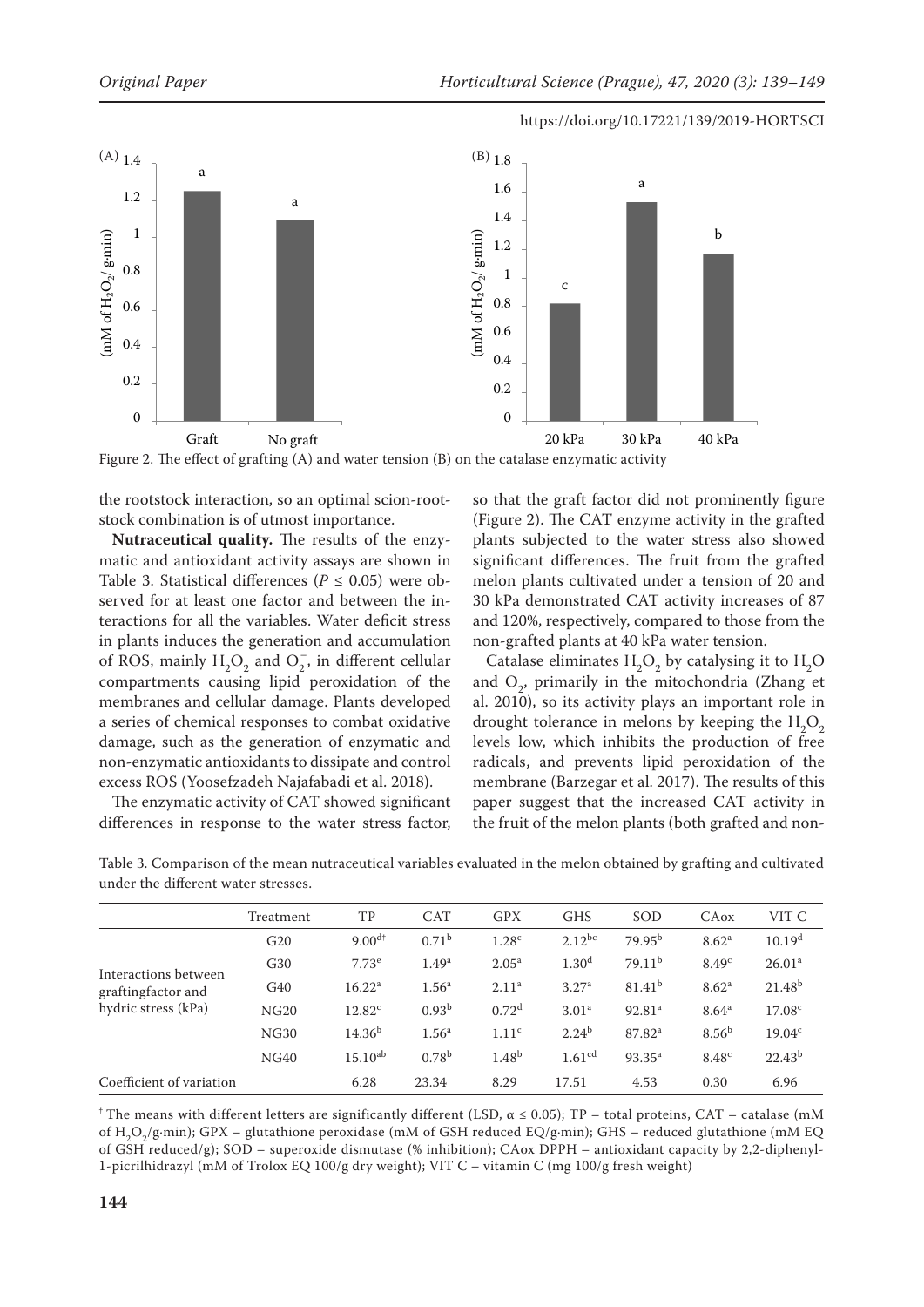

https://doi.org/10.17221/139/2019-HORTSCI

Figure 3. The effect of grafting (A) and water stress (B) on the GPX enzymatic activity

grafted) under the different water stress conditions could be related to the lower capacity for eliminat- increased GPX activity and, stress ing the ROS generated during the plant development under those conditions (Barbosa et al. 2017). 2

Regarding the GPX activity in the fruit, those from the grafted plants showed greater GPX activity (64%) compared to those from the non-grafted plants. On the other hand, increasing the water stress induces an increase in the GPX activity in the fruits by up to 80% at 40 kPa tension, compared to the 20 kPa ten-1 sion (Figure 3). Considering the interactions, plants without grafting, in general, were found to possess whilout gratting, in general, were found to possess grafted on the pumpkin rootstock and cultivated under 30 and 40 kPa water tension showed the highest GPX enzyme activity values (60 and 65% greater, respectively), compared to those grown at 20 kPa tension. This enzyme is dependent on selenium and catalyses the reduction of  $H_2O_2$  to  $H_2O$  through the in cucumber plant leaves graft glutathione-ascorbate cycle, using GSH as the reducgraduation ascorbate eyere, asing corr as the redde for grafting and red stress. The stress (Figure 3. The Separate of Gill, Tuteja 2010; Labunskyy et al. 2014). That non-grafted plants present Our results suggest that the fruits obtained from the ne<br>(01<br>he<br>and<br>ides<br>reduced the<br>
the<br>
an<br>
80<br>
sic<br>
wi<br>
les<br>
gra<br>
de

grafted plants under the high water stress show an increased GPX activity and, subsequently, a greater ability to eliminate  $H_2O_2$  because of the water stress.

The differences between the factors for GSH, according to the difference of the means test, are pre-3 a 2 sented (Figure 4), with the grafted plants presenting the largest quantity of GSH. A reduction in the GSH for the fruit from the plants under the 30 kPa water tension was observed. Regarding the interactions between the experimental factors, the grafted plants under 40 kPa tension (G40) resulted in a bigher GSH content in the melon fruits, showing a slight increase over the plants without grafting. According to Gill and Tuteja (Gill, Tuteja 2010), among non-enzyme antioxidants, GSH shows a great ability to sequester ROS ( ${}^{1}O_{2}$ , H<sub>2</sub>O<sub>2</sub>, and OH•), making it a key player in the antioxidant defence. Zhang et al. (2010) reported a higher concentration of GSH in cucumber plant leaves grafted onto *Cucurbita ficifolia* under Cu stress. The same authors suggest that non-grafted plants present a higher concentration of ROS and a greater need for GSH to eliminate  $\begin{array}{c} \mathbf{se} \\ \mathbf{in} \\ \mathbf{G} \end{array}$  which  $\begin{array}{c} \mathbf{e} \\ \mathbf{e} \\ \mathbf{e} \end{array}$  his contained  $\cdot$ . (oler<br>ng GS<br>wa io<br>id<br>ig<br>lig



Figure 4. The difference in the effects of grafting (A) and water tension (B) on the GSH production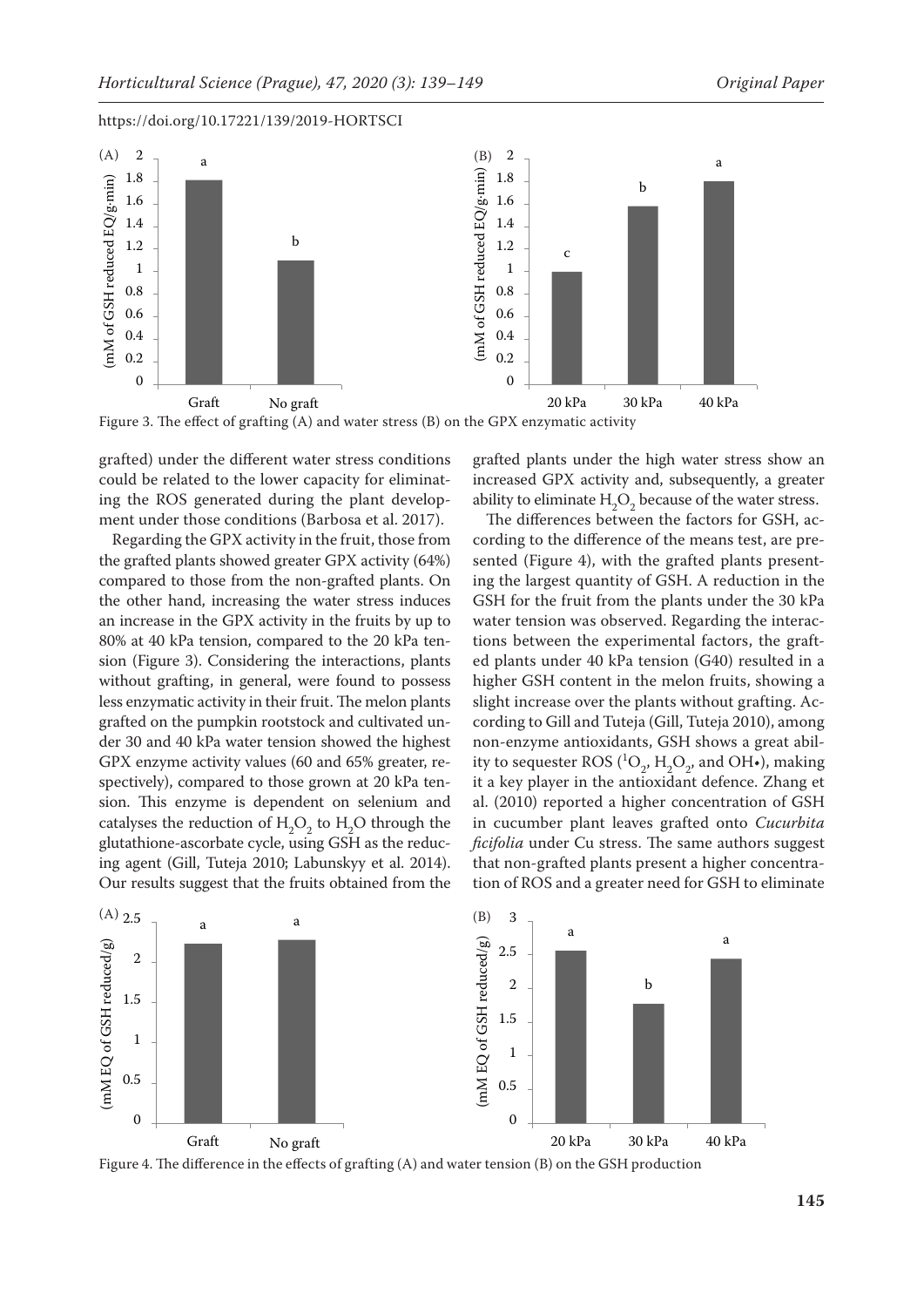

Figure 5. The effect of grafting (A) and water tension (B) on the percentage of the SOD inhibition

the effects of these radicals. Along the same line, the results obtained in this study suggest a similar response, as the fruits obtained from the grafted plants had a greater potential to capture and remove the ROS compared to the non-grafted plants under the high water stress conditions.

The SOD enzyme showed a higher percentage of inhibition in the non-grafted plants,  $14\%$  more than the grafted plants. There was no significant difference under the different water stresses (Figure 5). The non-grafted melon plants cultivated under the different water stresses showed 15% more SOD inhibition when compared to the grafted plants. The non-grafted, 40 kPa (NG40) treatment induced the highest SOD inhibition value, followed by the NG20 and NG30 treatments. In cellular compartments (chloroplast, mitochondria, cytoplasm, and peroxi- NG40, and G30 presented with some), the anion  $O_2^-$ , generated by the water stress, can be dismutated into  $H_2O_2$  by SOD (Zhang et al. 2010). The higher percentage of the SOD inhibition response to any alteration. However, nd T<br>hae mc<br>he iff ib or<br>ig nd In<br>ther

observed in the melon fruits from the non-grafted plants under the different water stresses could induce some degree of tolerance to the oxidative stress caused by the ROS, while there was a reduced SOD activity in the fruits obtained from the grafted plants. This result suggests that either grafting improved the tolerance to the different water stresses or that there was less ROS present in these fruits compared to those from the non-grafted plants. 84  $\overline{\phantom{a}}$ p<br>Ion<br>Co

The results of the DPPH antioxidant activity were similar for the grafted and non-grafted plants. The water stress factor indicated that the fruits of the melon plants under 20 kPa water tension exhibited 3 an increased DPPH activity, but as the water tension increased, the activity decreased (Figure 6). Comparing the experimental treatments, NG30, 0 NG40, and G30 presented with increased antioxidant activity. Barzegar et al. (2017) suggest that antioxidant activity in plants is promoted as a defence response to any alteration. However, the melon (m)<br>(m) or tor<br>(m) in wa me<br>(m) io Co



Figure 6. The influence of grafting (A) and water stress (B) on the DPPH antioxidant capacity of the melon fruit.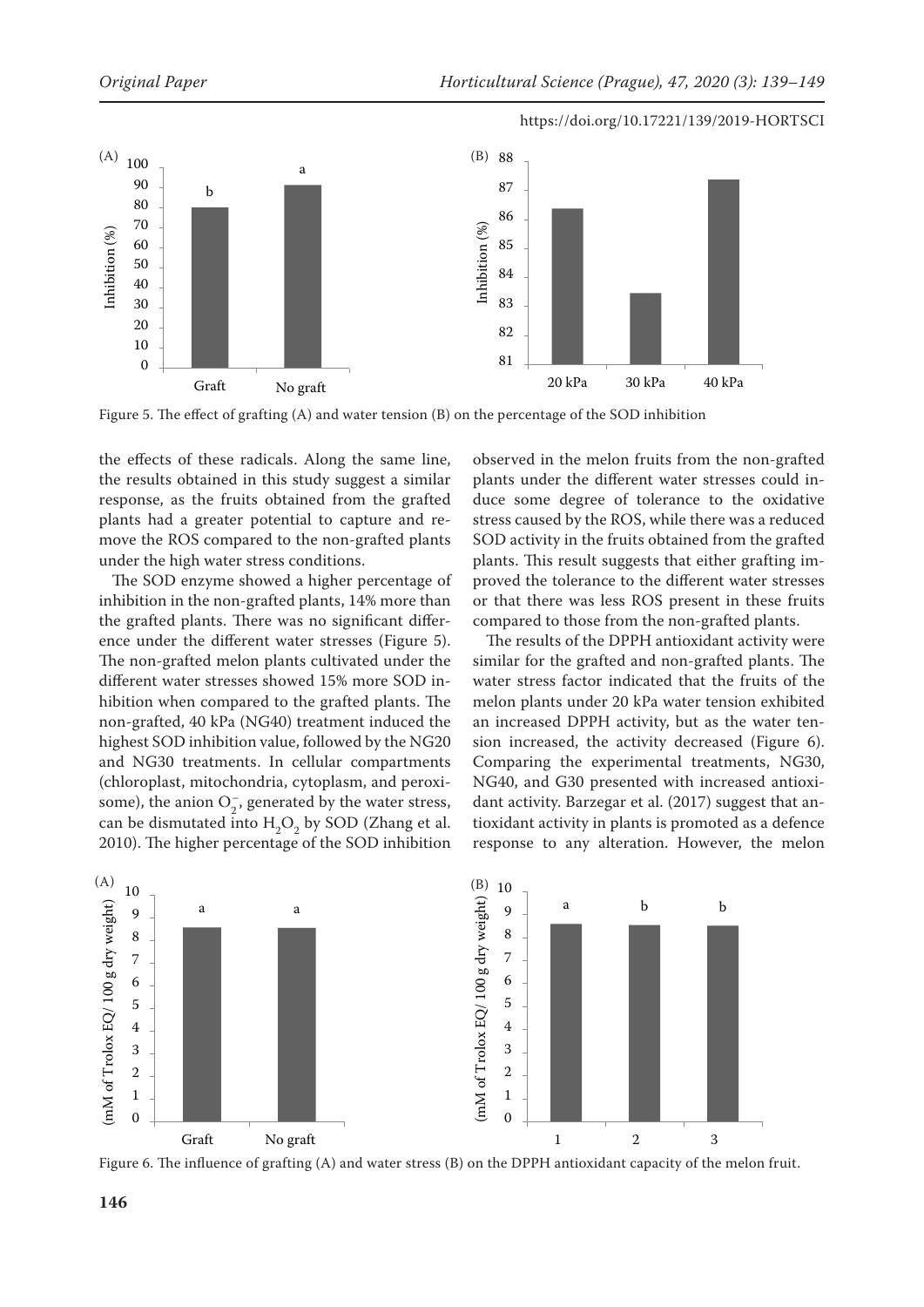

Figure 7. The vitamin C content of the melon fruit from the plants subjected to grafting (A) and water tension (B).

fruits from the plants (grafted or not grafted) under the water stress showed greater antioxidant activity at 20 kPa water tension, than when the water tension increased to 30 or 40 kPa. The greater antioxidant activity, as recorded by the DPPH assay, suggests an increased concentration of hydrophilic and lipophilic compounds.

Finally, the vitamin C content showed statistically similar averages when considering the graft factor, while increasing the water stress induced an increase in the fruit's vitamin C content up to 65% (Figure 7). Among the interactions, the lowest value was seen in the fruits from the grafted plants grown at the 20 kPa water tension, while the grafted plants cultivated at the 30 kPa water tension had a greater vitamin C content. This non-enzymatic, antioxidant compound, along with glutathione, has great importance for protecting the cell from oxidation. This compound helps sequester the ROS, such as  $O_2^{\bullet-}$  and OH•, by donating electrons within the glutathioneascorbate cycle (Pignocchi, Foyer 2003; Gill, Tuteja 2010). High concentrations of this non-enzyme antioxidant would be expected under stress conditions, as was the case with the results obtained in the present study. An increase in the vitamin C content was seen in the fruits from the grafted plants subjected to a 30 kPa water stress, suggesting that the graft improved the fruit vitamin C synthesis.

## **CONCLUSION**

Melon plants grafted and cultivated under water stress conditions yielded fruit with better firmness. The increased CAT and GPX activity suggested an antioxidant response in the melon fruits from the grafted plants, while the GSH content was high- $\overline{4}$ 

er in the fruits from the grafted plants under the 40 kPa stress. The SOD showed a higher percentage of plant inhibition in the non-grafted plants. The NG40 treatment possessed the highest SOD inhibition value. The DPPH antioxidant activity was not affected by grafting but responded to the conditions of the water stress. As the water tension increased, the DPPH activity decreased. The vitamin C content significantly increased due to increased water stress.

## **REFERENCES**

- AOAC (1995): Official Methods of Analysis (15<sup>th</sup> Ed.). Association of Official Analytical Chemists, Washington, DC.
- Asada K. (2006): Production and scavenging of reactive oxygen species in chloroplasts and their functions. Plant Physiology, 141: 391–396.
- Barbosa M.A.M. et al. (2014): Photosynthesis-involvement in modulation of ascorbate and glutathione in *Euterpe oleracea* plants exposed to drought. Notulae Botanicae Horti Agrobotanici Cluj-Napoca, 42: 119–127.
- Barbosa M.A.M., Lobato A.K. da S., Pereira T.S., Viana G.D.M., Barbosa J.R.S., Coelho K.N.N. (2017): Antioxidant system is insufficient to prevent cell damages in *Euterpe oleracea* exposed to water deficit. Emirates Journal of Food and Agriculture, 29: 206–211.
- Barzegar T., Lotfi H., Rabiei V., Ghahremani Z., Nikbakht J. (2017): Effect of water-deficit stress on fruit yield, antioxidant activity, and some physiological traits of four Iranian melon genotypes. Iranian Journal of Horticultural Science, 48: 13–25.
- Bradford M.M. (1976): A rapid and sensitive method for the quantitation of microgram quantities of protein utilizing the principle of protein-dye binding. Analytical Biochemistry, 72: 248–254.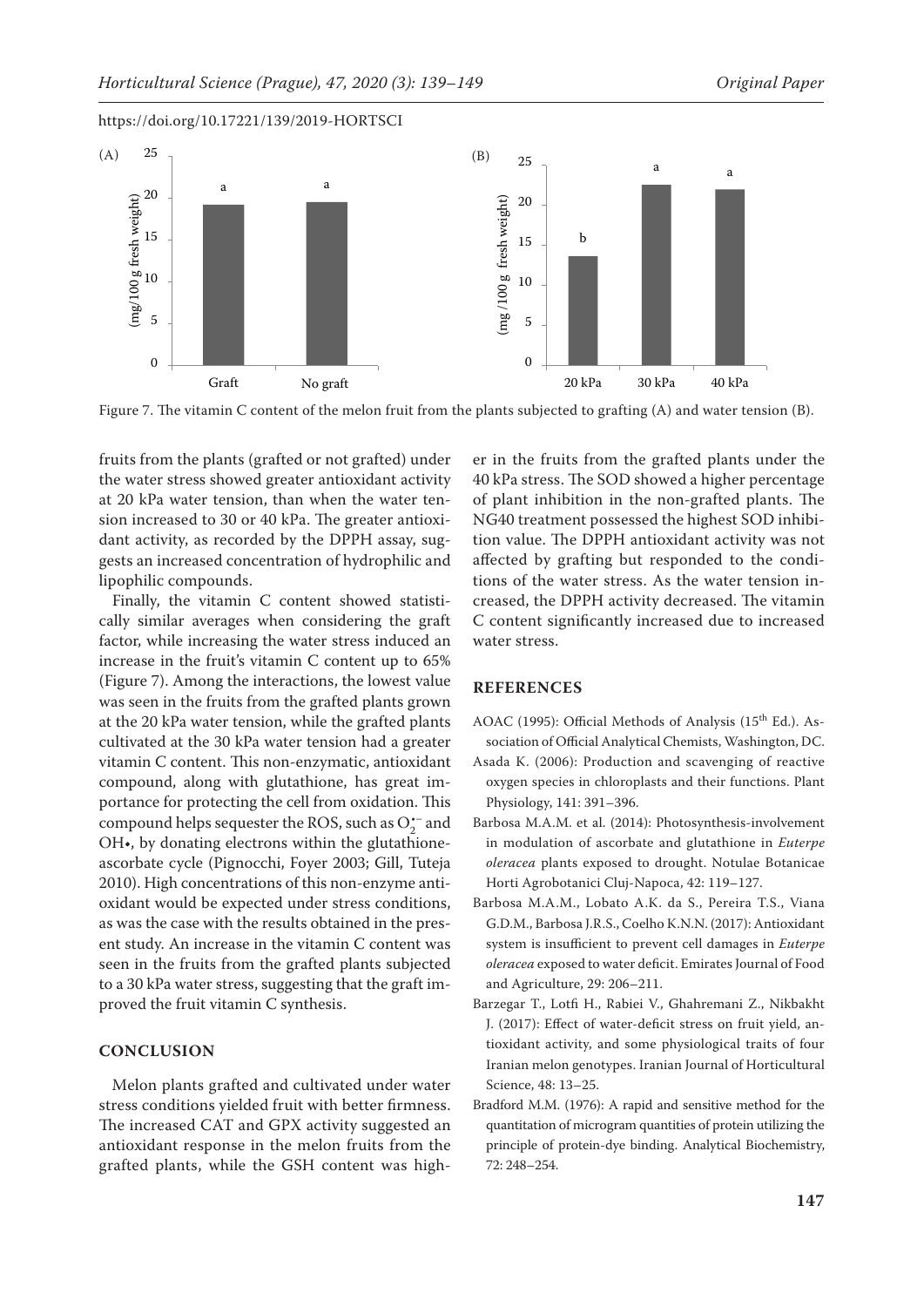- Cansev A., Gulen H., Eris A. (2011): The activities of catalase and ascorbate peroxidase in olive (*Olea europaea* L. cv. Gemlik) under low temperature stress. Horticulture Environment and Biotechnology, 52: 113–120.
- Ding H., Zhang Z., Kang T., Dai L., Ci D., Qin F., Song W. (2017): Rooting traits of peanut genotypes differing in drought tolerance under drought stress. International Journal of Plant Production, 11: 349–360.
- Gaion L.A., Braz L.T., Carvalho R.F. (2018): Grafting in vegetable crops: a great technique for agriculture. International Journal of Vegetable Science, 24: 85–102.
- Gall H., Philippe F., Domon J.-M., Gillet F., Pelloux J., Rayon C. (2015): Cell wall metabolism in response to abiotic stress. Plants, 4: 112–166.
- Gaytan Mascorro A., Chew Madinaveitia Y.I. (2014): Injerto en melón y sandía. Matamoros, Coahuila. Available at biblioteca.inifap.gob.mx:8080/xmlui/bitstream/handle/123456789/3866/INJERTO\_MELON\_SANDIA\_GAY-TANM.pdf?sequence=1
- Gill S.S., Tuteja N. (2010): Reactive oxygen species and antioxidant machinery in abiotic stress tolerance in crop plants. Plant Physiology and Biochemistry, 48: 909–930.
- Hernández-Antonio A., Hansen A.M. (2011): Uso de plaguicidas en dos zonas agrícolas de méxico y evaluación de la contaminación de agua y sedimentos. Revista Internacional de Contaminacion Ambiental, 27: 115–127.
- Kumar P., Rouphael Y., Cardarelli M., Colla G. (2017): Vegetable grafting as a tool to improve drought resistance and water use efficiency. Frontiers in Plant Science, 8.
- Kyriacou M.C., Leskovar D.I., Colla G., Rouphael Y. (2018): Watermelon and melon fruit quality: The genotypic and agro-environmental factors implicated. Scientia Horticulturae, 234: 393–408.
- Kyriacou M.C., Rouphael Y., Colla G., Zrenner R., Schwarz D. (2017): Vegetable grafting: the implications of a growing agronomic imperative for vegetable fruit quality and nutritive value. Frontiers in Plant Science, 8.
- Labunskyy V.M., Hatfield D.L., Gladyshev V.N. (2014): Selenoproteins: Molecular pathways and physiological roles. Physiological Reviews, 94: 739–777.
- Liu Y.S., Wang Q.L., Li B.Y. (2010): New insights into plant graft hybridization. Heredity, 104: 1–2.
- Mo Y., Yang R., Liu L., Gu X., Yang X., Wang Y., Li H. (2016): Growth, photosynthesis and adaptive responses of wild and domesticated watermelon genotypes to drought stress and subsequent re-watering. Plant Growth Regulation, 79: 229–241.
- Mudge K., Janick J., Scofield S., Goldschmidt E.E. (2009): A history of grafting. Horticultural Reviews, 35: 437–493.
- Oda M. (1995): New grafting methods for fruit-bearing vegetables in Japan. Japan Agricultural Research Quarterly, 29: 187–194.
- Pignocchi C., Foyer C.H. (2003): Apoplastic ascorbate metabolism and its role in the regulation of cell signalling. Current Opinion in Plant Biology, 6: 379–389.
- Pradhan S.R., Sahu G.S., Tripathy P., Dash S.K., Mishra B., Jena R., Sahoo T.R. (2017): Vegetable grafting: A multidimentional approach for crop management in vegetables. International Journal of Current Microbiology and Applied Sciences, 6: 3332–3345.
- Ramírez Barraza B.A., García Salazar J.A., Mora Flores J.S. (2015): Producción de melón y sandía en la Comarca Lagunera: un estudio de planeación para reducir la volatilidad de precios. Ciencia Ergo-Sum, 22: 45–53.
- Rolland L., Vega Cárdenas Y. (2010): La gestión del agua en México. Polis, 6: 155–188.
- Rouphael Y., Schwarz D., Krumbein A. Colla G. (2010): Impact of grafting on product quality of fruit vegetables. Scientia Horticulturae, 127: 172–179.
- Salazar Moreno R., Rojano Aguilar A., López Cruz I.L. (2014): La eficiencia en el uso del agua en la agricultura controlada. Tecnología y Ciencias Del Agua, 5: 177–183.
- Salisbury F.B., Ross C.W. (1994): Fisiología vegetal. Grupo Editorial Iberoamérica.
- Sánchez Rodríguez E., Romero L., Ruiz J.M. (2016): Accumulation of free polyamines enhances the antioxidant response in fruits of grafted tomato plants under water stress. Journal of Plant Physiology, 190: 72–78.
- Sensoy S., Ertek A., Gedik I., Kucukyumuk C. (2007): Irrigation frequency and amount affect yield and quality of field-grown melon (*Cucumis melo* L.): Agricultural Water Management, 88: 269–274.
- Shao H.-B., Chu L.-Y., Jaleel C.A., Zhao C.-X. (2008): Waterdeficit stress-induced anatomical changes in higher plants. Comptes Rendus Biologies, 331: 215–225.
- Soteriou G.A., Siomos A.S., Gerasopoulos D., Rouphael Y., Georgiadou S., Kyriacou M.C. (2017): Biochemical and histological contributions to textural changes in watermelon fruit modulated by grafting. Food Chemistry, 237: 133–140.
- Steiner A. (1961): A Universal Method for Preparing Nutrient Solutions of a Certain Desired Composition. Plant and Soil, 15: 134–154.
- Turnbull C.G. N. (2010): Grafting as a research tool. In: Hennig L., Köhler C. (eds): Plant Developmental Biology (Vol. 655), Totowa, NJ, Humana Press.
- USDA (2008): United States Standards for grades of cantaloupes. Agricultural Marketing Service, 1–6. United States Department of Agriculture. Available at https:// www.ams.usda.gov/grades-standards/cantaloup-gradesand-standards
- Vargas-Hernandez M. et. al. (2017): Plant Hormesis Management with biostimulants of biotic origin in agriculture. Frontiers in Plant Science, 8: 1–11.